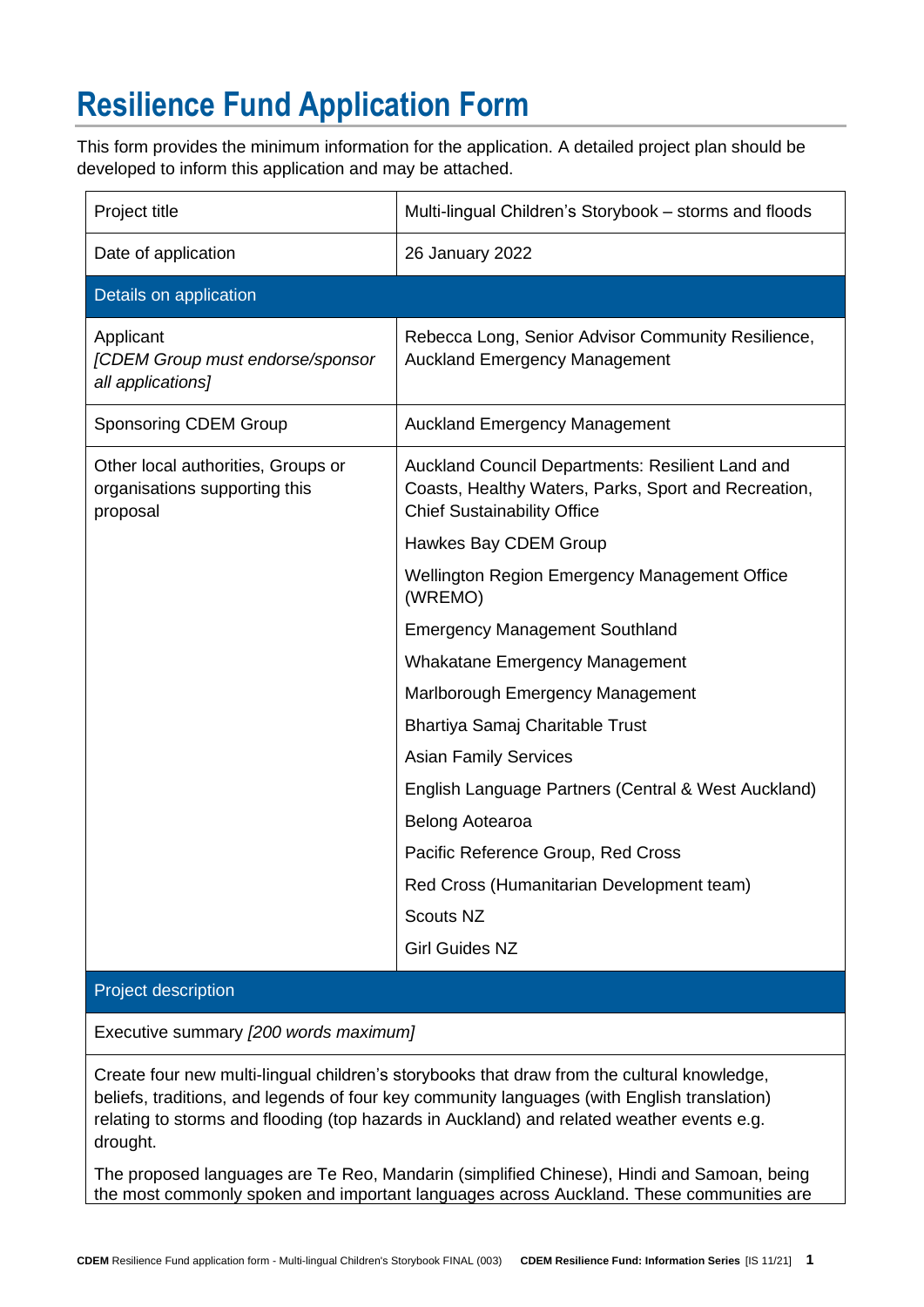shaped by strong oral traditions and a good narrative will support them to raise awareness about hazards, risks and preparedness.

We will work closely with ethnic and migrant community groups, and children to encourage input and feedback on the design and development of the project through co-design and collective impact approaches.

These printed storybooks will teach tamariki between 4 and 7 years and their whānau how to mitigate the risk and prepared for flooding and storms. They will be shared with libraries, schools, and early childhood centres.

This project replicates the successful process and engagement outcomes from Te Hīkoi a Rūaumoko, an early childhood book based on local purakau relating to earthquake and tsunami.

From our engagement use of Rūaumoko's Walk, and co-designed approach with other adult resources in these languages we know there is an appetite for child focused resources.

Challenge/opportunity *[200 words maximum]*

Aotearoa, but especially Auckland, has a wide diversity of cultures and languages. Auckland has 200+ ethnicities speaking multiple languages. We can capitalise on these cultures to produce children's stories reflecting cultural legends, beliefs and values to teach children how to be prepared and resilient to emergencies. Research shows that ethnically diverse people have lower rates of preparedness than most New Zealanders.

Effective community engagement and disaster resilience communication needs to be inclusive. These books create opportunities to engage with our ethnically diverse communities and codesign stories based on cultural beliefs and traditions. Auckland Emergency Management already works with ethnically diverse communities and this offers an opportunity to engage with their tamariki.

Since 2002, 56 declared states of emergencies for flooding and storms in New Zealand have occurred. The repercussions can cause a long recovery for communities with severe psychosocial impacts on children.

A printed storybook can help children understand and prepare for these emergencies. It creates opportunities for intergenerational learning sharing cultural oral stories and traditions.

Online, interactive, spoken versions of the books by community leaders to increase the accessibility could arise. This is not included in this funding request but could be investigated once the books are developed.

Alignment with priorities and objectives of the National Disaster Resilience Strategy (NDRS) *[200 words maximum]*

Children and young people are identified in the National Disaster Resilience Strategy (NDRS), 2019, as disproportionately affected by disasters. The effects of disasters are amplified for children and can have a lasting impact on their development.

This project relates to the NDRS priority of enabling, empowering and supporting community resilience: specifically objectives 13, 14 and 18. These objectives link to enabling and empowering individuals, households, organisations and businesses as well as cultivating an environment for social connectedness in our communities through the engagement and design process. The project requires engagement directly with multiple cultural groups to ensure their beliefs, values and stories are accurately captured for the children's storybooks.

As children and young people are agents of change, this makes them not only future leaders of community, but current leaders to influence and encourage their families, schools, peers and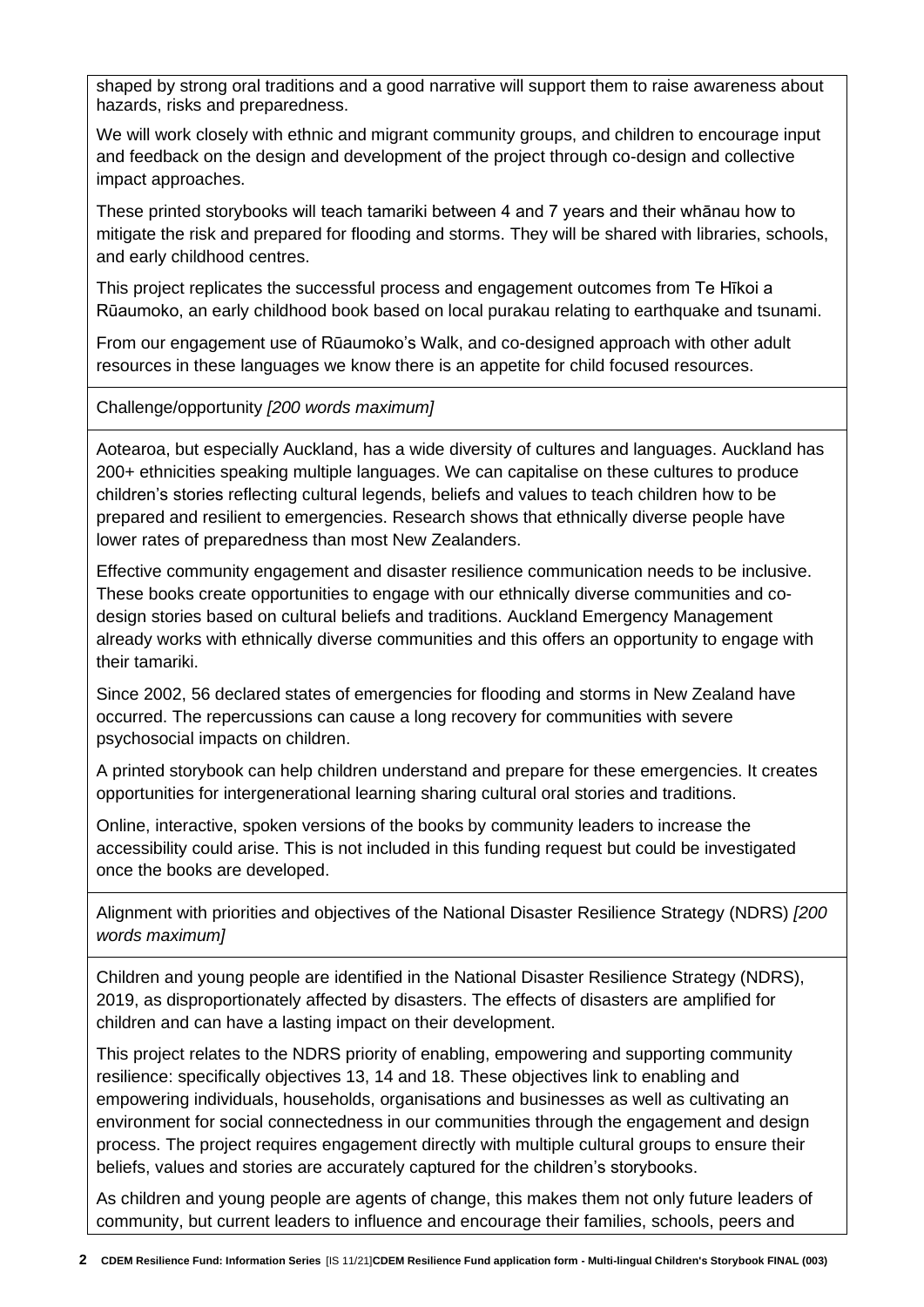others on the importance of emergency preparedness. This project provides them with the initial stepping stone to develop their knowledge and skills to influence their environment as they grow.

The storybooks would be written from their oral language and cultural backgrounds, so the sector is affirming them and their communities as key leaders in disaster resilience in Aotearoa.

Alignment with Principles and Allocation Preferences *[200 words maximum]*

This project is applicable throughout all CDEM groups in Aotearoa and will be shared to all CDEM groups upon development and delivery.

The proposed community languages include Te Reo, Mandarin (simplified Chinese), Hindi and Samoan, each being the most commonly spoken and important languages across Tāmaki Makarau. For the latter three, these languages also have communities in other CDEM Group rohe and can be used there. For Te Reo Māori there may be dialect differences.

We believe this project strongly aligns with the National Disaster Resilience Strategy and will help enhance New Zealand's hazard risk resilience, as well as make a difference to the preparedness and disaster resilience of tamariki in ethnic and migrant communities, and the children's families.

This project contributes to local community capability building and developing emergency response practices.

This project recognises the role of Māori in emergency management (as reflected in the purakau) and also affirms the role our ethnic and migrant communities have and the influence these communities have in our society. Each community language that the book is written in will be based on the cultural values and the knowledge they have to share around storms and floods.

Application of outcomes/benefits to sector *[200 words maximum]*

Aotearoa has many cultural and ethnic groups that live, work and play in areas that can be impacted by storms and floods. It is essential that all have a plan on how they can best mitigate, prepare and respond to these common emergencies.

This project builds the sector's inclusiveness of disproportionately affected communities, both ethnic, migrant and young people, as well as increases CDEM's responsiveness to and with these communities.

The storybooks provide excellent opportunities for community resilience engagement and collaboration between CDEM groups and these communities. This process helps build whakawhanaungatanga, allows better understanding of emergencies, roles and responsibilities and builds community trust with agencies responsible for emergency messaging. Ultimately this contributes to better response outcomes for communities.

The project will be evaluated to ensure the effectiveness of this approach.

This engagement also offers the CDEM sector insight into the values and beliefs of New Zealand's ethnically diverse communities and obtain a better understanding of the rich cultural resources in Auckland and New Zealand.

Ultimately, we wish to be inclusive and respectful of our diverse communities and ensure their values are integrated into all aspects of the work we do in the emergency sector.

Ongoing costs (post-project) and how it will be funded *[200 words maximum]*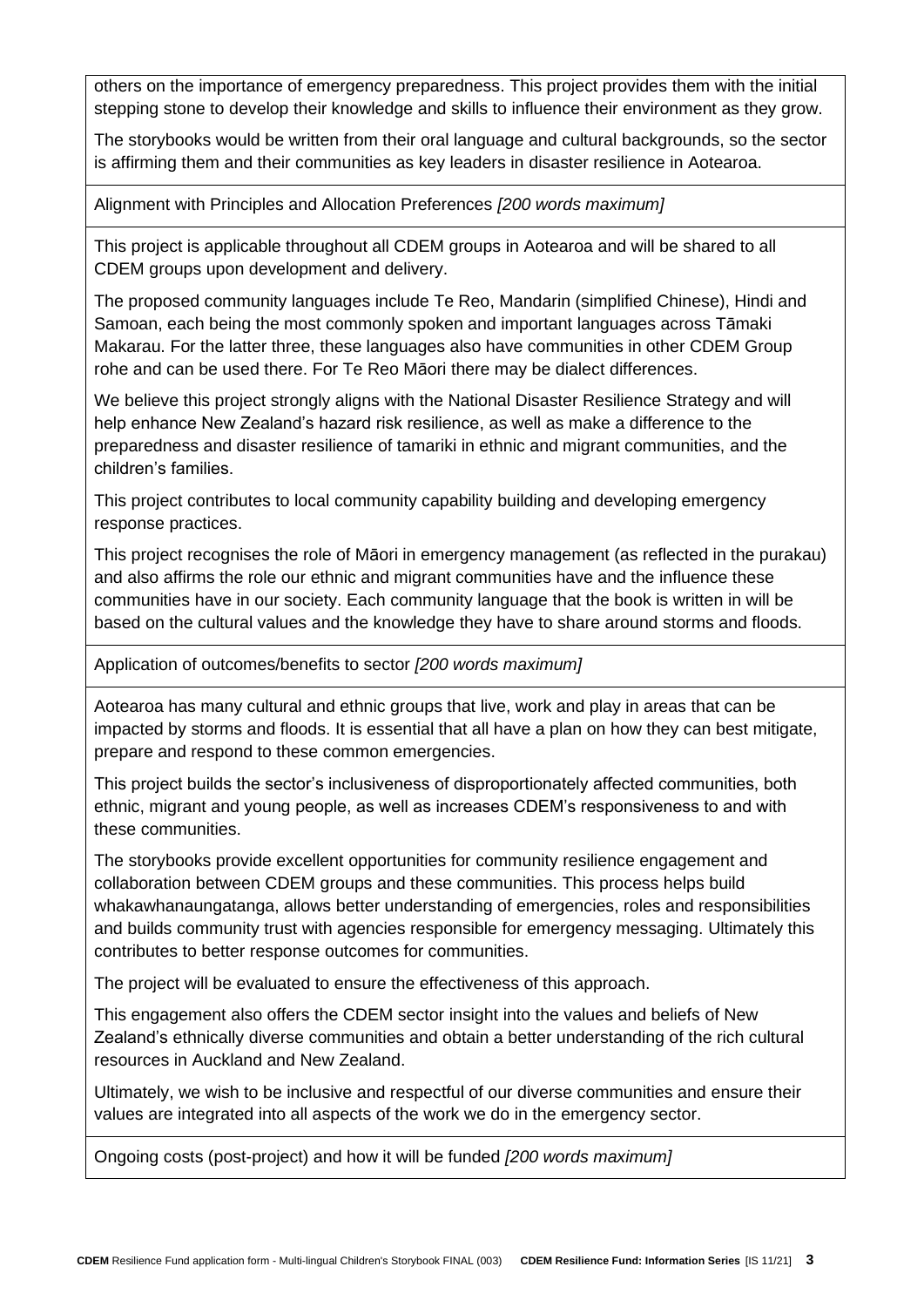It is anticipated that CDEM groups will self-fund the ongoing printing of the storybook they wish to have disseminated in their community. We will work those groups who are interested to get bulk printing deals so the per unit costs are as low as possible.

The dissemination of the books across Tamaki Mākaurau should not incur costs as this will be done by local ethnic and migrant networks, and via schools, early childhood centres, libraries and health providers.

Should there be a need for a narrated version of these storybooks, Auckland Emergency Management will work with NEMA to source funding for this.

Project design

| Project manager                | Rohan Jaduram, Community Resilience Manager,<br><b>Auckland Emergency Management</b> |
|--------------------------------|--------------------------------------------------------------------------------------|
| Other project members          | Rebecca Long, Taipu Haunui-Tawhiao, Krystal McLarin                                  |
| External providers/contractors | To be sourced                                                                        |
| NEMA resource (if needed)      |                                                                                      |

Deliverables *[Note: payments will be made after successful completion of milestones identified]*

| Key milestones                                                                         | Date for completion                                                                                                                                                                 | Cost (invoice amount) |  |  |
|----------------------------------------------------------------------------------------|-------------------------------------------------------------------------------------------------------------------------------------------------------------------------------------|-----------------------|--|--|
| Initial community engagement for<br>story base                                         | 30 September 2022                                                                                                                                                                   | \$2,000               |  |  |
| Development/writing of each story                                                      | 15 December 2022                                                                                                                                                                    | \$35,000              |  |  |
| Translation of each story to English<br>and/or other language if written in<br>English | 31 January 2023                                                                                                                                                                     | \$10,000              |  |  |
| Design and artwork                                                                     | 10 April 2023                                                                                                                                                                       | \$25,000              |  |  |
| Initial print run for Community<br>Engagement in Auckland in 2023/24                   | 15 May 2023                                                                                                                                                                         | \$10,000              |  |  |
| Evaluation                                                                             | 30 June 2023                                                                                                                                                                        | \$3,500               |  |  |
| <b>Identified risks</b>                                                                |                                                                                                                                                                                     |                       |  |  |
| <b>Risks</b>                                                                           | Suggested mitigation / management                                                                                                                                                   |                       |  |  |
| Lack of community engagement                                                           | Project manager and project team will ensure a detailed<br>explanation of the project and what it entails so that the<br>community want to engage and provide input to the<br>work. |                       |  |  |
| COVID-19 lockdown/resurgence in<br><b>Auckland or New Zealand</b>                      | Work will move to a virtual setting for engagement to<br>ensure that all cultural beliefs and knowledge are still<br>being shared by the community.                                 |                       |  |  |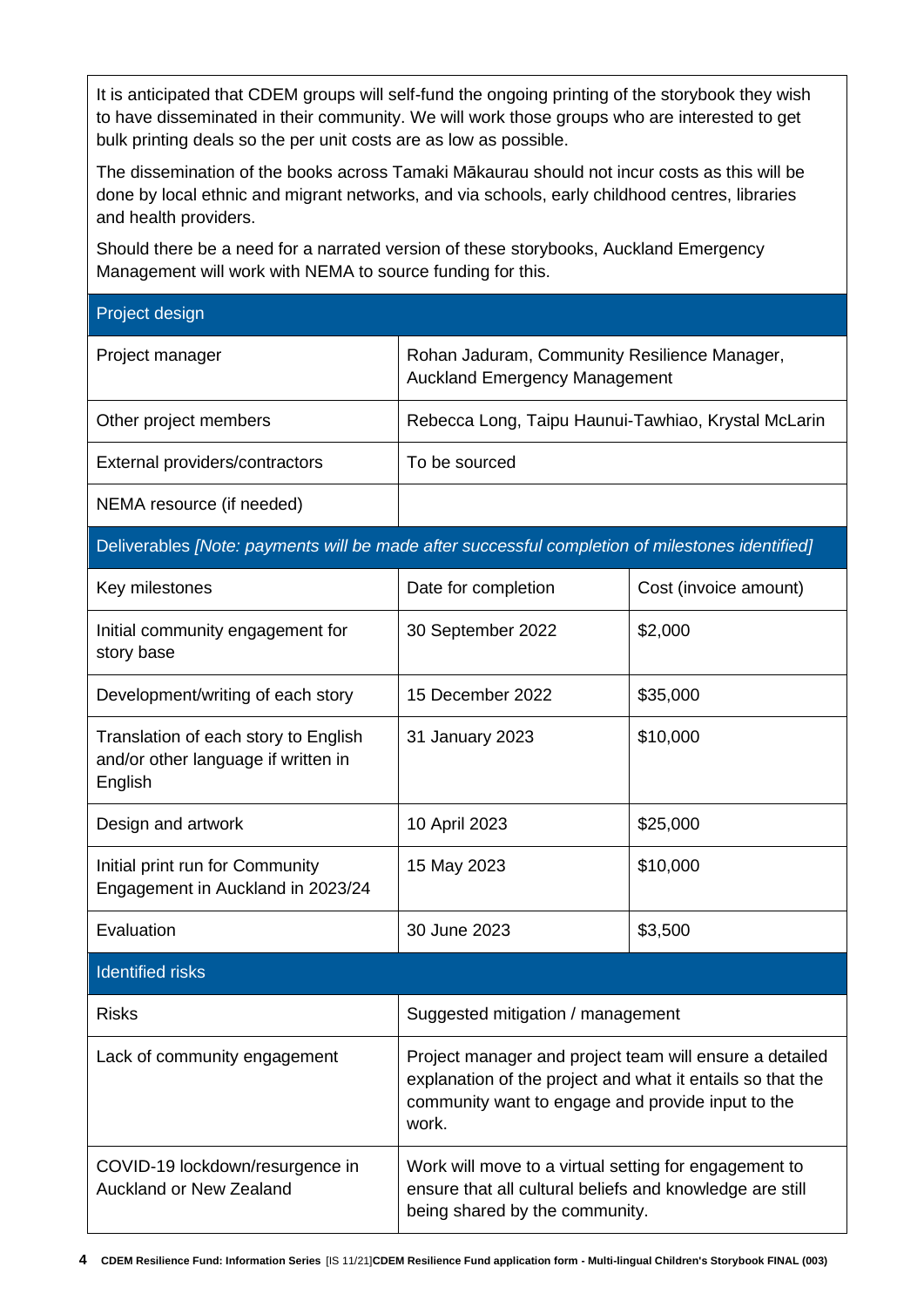| <b>Budget</b>                                                                                                                        | Budget will be carefully monitored throughout the project<br>by the project manager and supported by project team.                                                                                                               |  |                |  |  |
|--------------------------------------------------------------------------------------------------------------------------------------|----------------------------------------------------------------------------------------------------------------------------------------------------------------------------------------------------------------------------------|--|----------------|--|--|
| Large scale emergency response for<br>Auckland                                                                                       | Talking through an emergency with our different cultural<br>groups and children and young people will help them to<br>be more prepared if there is a large-scale event.                                                          |  |                |  |  |
|                                                                                                                                      | Should a large scale event impact Auckland, Auckland<br>Emergency Management has contingencies in place to<br>ensure that staff associated with important business-as-<br>usual projects like this can still progress this work. |  |                |  |  |
| Funding request and use                                                                                                              |                                                                                                                                                                                                                                  |  |                |  |  |
| <b>CDEM Resilience Fund contribution</b>                                                                                             | \$85,500                                                                                                                                                                                                                         |  |                |  |  |
| Local authority / organisation<br>contribution                                                                                       | \$3,500                                                                                                                                                                                                                          |  |                |  |  |
| Other sources of funding or support                                                                                                  | This is a priority project for Auckland Emergency<br>Management's Community Resilience Unit's Prepared<br>and Ready Tamariki and Rangatahi programme.                                                                            |  |                |  |  |
|                                                                                                                                      | There will be a full-time staff member allocated to<br>delivering this project.                                                                                                                                                  |  |                |  |  |
|                                                                                                                                      | Auckland Emergency Management will cover ongoing<br>printing costs of the storybooks once developed.                                                                                                                             |  |                |  |  |
| Budget [please supply spreadsheet]                                                                                                   | \$85,500                                                                                                                                                                                                                         |  |                |  |  |
| Applies if application exceeds<br>\$100,000 over the life of the project                                                             | Are you prepared to attend an<br>Yes $\boxtimes$<br>No $\square$<br>interview in support of this<br>application (if needed)?                                                                                                     |  |                |  |  |
| Application confirmation                                                                                                             |                                                                                                                                                                                                                                  |  |                |  |  |
| Is this application from an individual or other organisation<br>Yes $\square$                                                        |                                                                                                                                                                                                                                  |  | No $\boxtimes$ |  |  |
| Does the CDEM Group support this application? [sign off below confirms<br>support]                                                   |                                                                                                                                                                                                                                  |  | No<br>$\perp$  |  |  |
| <b>Approval of Chief Executive</b><br>[Chief Executive or Head of the<br>organisation receiving the funding]                         | Digitally signed by Paul Amaral<br>Paul Amara                                                                                                                                                                                    |  |                |  |  |
|                                                                                                                                      | Name: Paul Amaral                                                                                                                                                                                                                |  |                |  |  |
| Approval of CEG Chair                                                                                                                | c Cle                                                                                                                                                                                                                            |  |                |  |  |
|                                                                                                                                      | Name: Jim Stabback                                                                                                                                                                                                               |  |                |  |  |
| All communications regarding the application, including approval decisions will be addressed to<br>the Chief Executive and CEG Chair |                                                                                                                                                                                                                                  |  |                |  |  |

 $\overline{\phantom{a}}$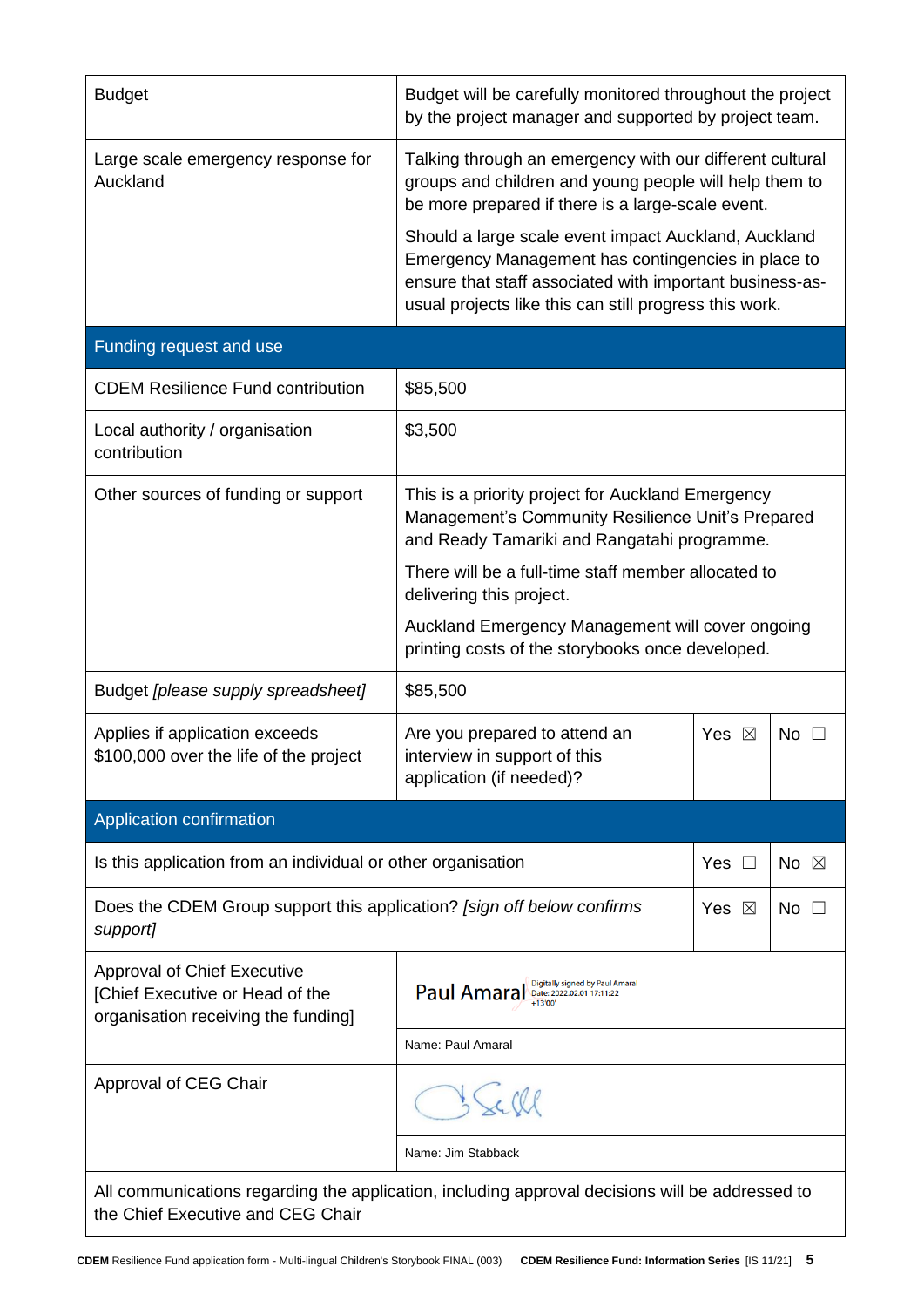## CDEM Group comment

Note: Only complete forms will be considered for assessment. All completed forms and supporting documents must be emailed to NEMA at [resilience.fund@nema.govt.nz](mailto:resilience.fund@nema.govt.nz?subject=CDEM%20Resilience%20Fund:)

| NEMA Assessment [internal use only]                                                            |                   |               |
|------------------------------------------------------------------------------------------------|-------------------|---------------|
| <b>Principles</b>                                                                              | <b>Yes</b>        | <b>No</b>     |
| Local / regional focus                                                                         | $\Box$            |               |
| Values the role of Māori in the Emergency Management System                                    | П                 |               |
| NEMA involvement required                                                                      | П                 |               |
| <b>Allocation Preferences</b>                                                                  |                   |               |
| <b>Alignment with NDRS</b>                                                                     | П                 |               |
| Achieves equity of outcomes for Māori communities, marae, hapū, iwi and<br>Māori organisations | $\vert \ \ \vert$ |               |
| Outcome focused                                                                                | П                 |               |
| Applicable in other regions / CDEM Groups                                                      | $\Box$            |               |
| Supports national consistency                                                                  | $\Box$            |               |
| Wider funding / resource commitment                                                            | П                 |               |
| Build on existing work                                                                         | $\vert \ \ \vert$ |               |
| Operational expenditure (Opex)                                                                 | П                 |               |
| Capital expenditure (Capex)                                                                    | П                 |               |
| <b>Other</b>                                                                                   |                   |               |
| Application from individuals or other organisations endorsed/sponsored by<br><b>CDEM Group</b> |                   |               |
| <b>NEMA Subject Matter Expert Comment</b><br>Supported<br>$\mathsf{L}$                         |                   | Not supported |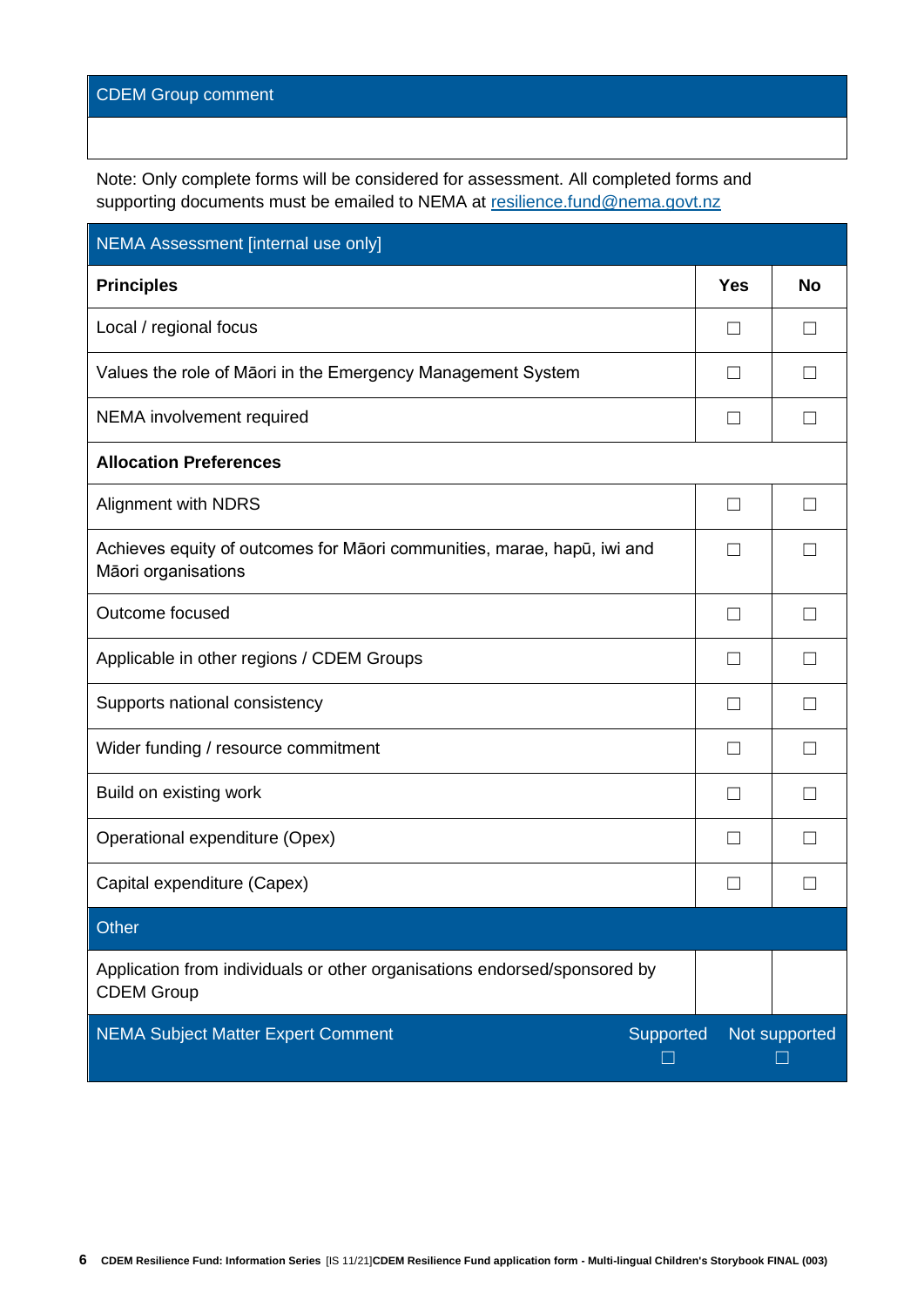| NEMA Regional Emergency Management Advisor Comment | Supported      | Not supported       |
|----------------------------------------------------|----------------|---------------------|
|                                                    | П              | H                   |
|                                                    |                |                     |
| <b>NEMA Review Panel Comment</b>                   | Supported<br>□ | Not supported<br>k. |
|                                                    |                |                     |
|                                                    |                |                     |
| <b>NEMA Director Decision Sign-off</b>             | Approved<br>┓  | Declined<br>$\Box$  |
|                                                    |                |                     |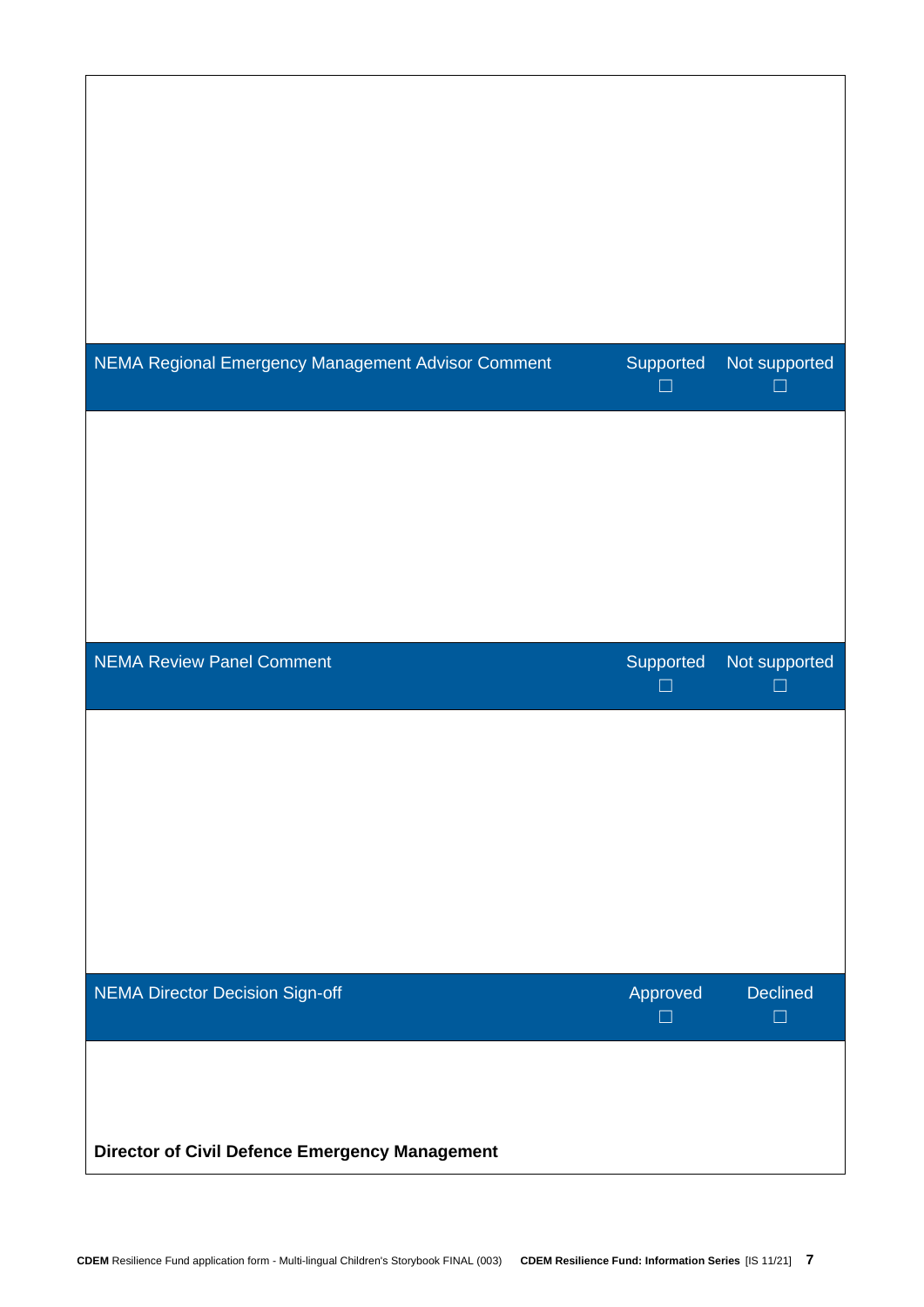## **Appendix A Report Template**

| <b>CDEM Resilience Fund Project Status Report</b> |                                  | Date: DD MMMM YY                     |  |
|---------------------------------------------------|----------------------------------|--------------------------------------|--|
| Project title                                     |                                  | Project number                       |  |
| Project manager                                   | Contact details                  |                                      |  |
| Executive summary of status                       |                                  |                                      |  |
|                                                   |                                  |                                      |  |
|                                                   |                                  |                                      |  |
|                                                   |                                  |                                      |  |
|                                                   |                                  |                                      |  |
|                                                   |                                  |                                      |  |
| Progress of deliverables                          |                                  |                                      |  |
| Milestones                                        | Status (on track, delayed, etc.) | Progress this quarter and next steps |  |
|                                                   |                                  |                                      |  |
|                                                   |                                  |                                      |  |
|                                                   |                                  |                                      |  |
|                                                   |                                  |                                      |  |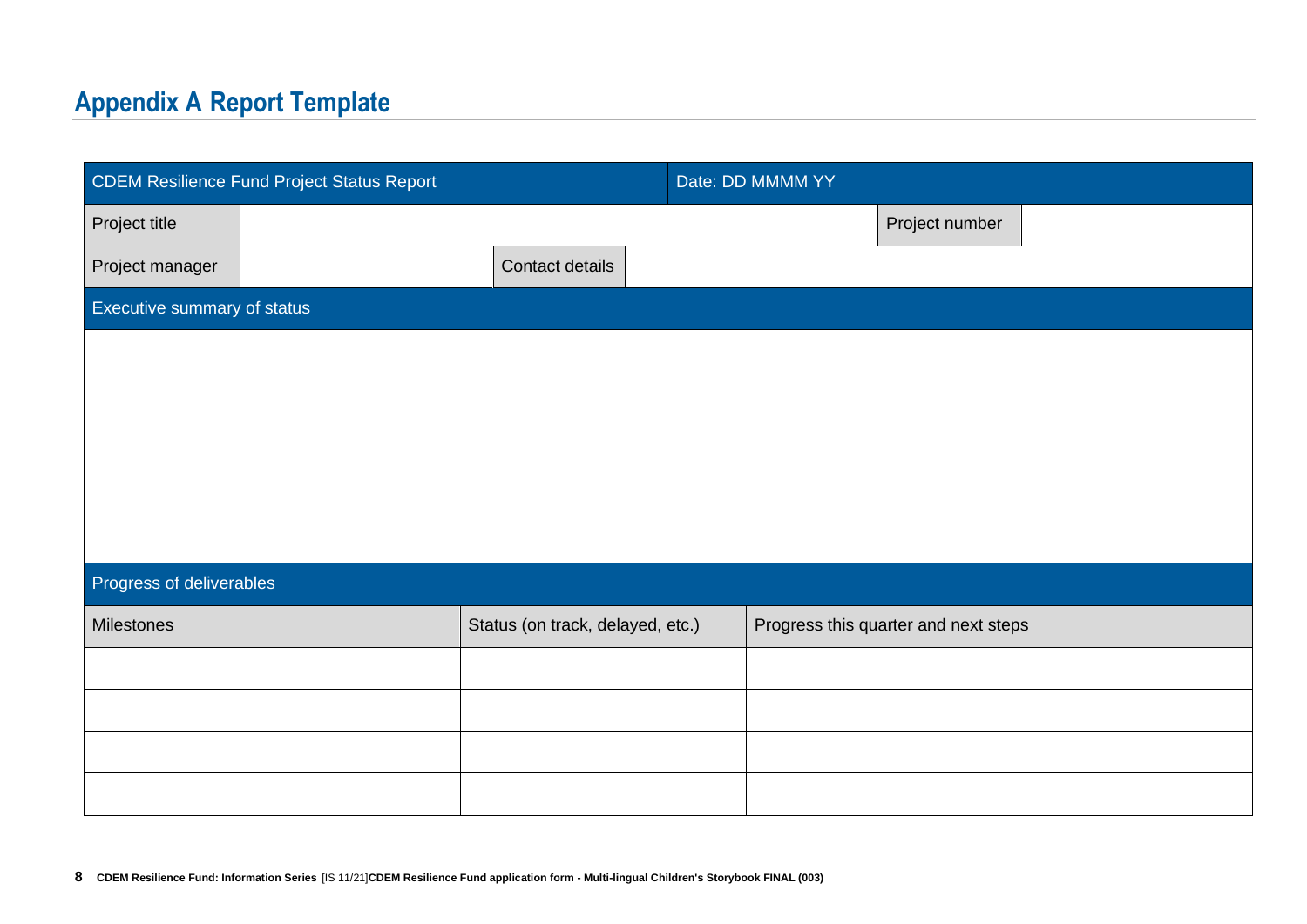| Identification of any issues (actual or potential) |                     |                |  |                  |                        |          |
|----------------------------------------------------|---------------------|----------------|--|------------------|------------------------|----------|
|                                                    | Issue               |                |  | Mitigation       |                        |          |
| Schedule                                           |                     |                |  |                  |                        |          |
| Staff resources                                    |                     |                |  |                  |                        |          |
| <b>Budget</b>                                      |                     |                |  |                  |                        |          |
| Dependencies                                       |                     |                |  |                  |                        |          |
| Stakeholders                                       |                     |                |  |                  |                        |          |
| Quality                                            |                     |                |  |                  |                        |          |
| Other                                              |                     |                |  |                  |                        |          |
| <b>Budget</b>                                      |                     |                |  |                  |                        |          |
| Activity                                           | Expenditure to date | Budget to date |  | Full year budget | <b>Budget forecast</b> | Variance |
|                                                    |                     |                |  |                  |                        |          |
|                                                    |                     |                |  |                  |                        |          |
|                                                    |                     |                |  |                  |                        |          |
|                                                    |                     |                |  |                  |                        |          |
|                                                    |                     |                |  |                  |                        |          |